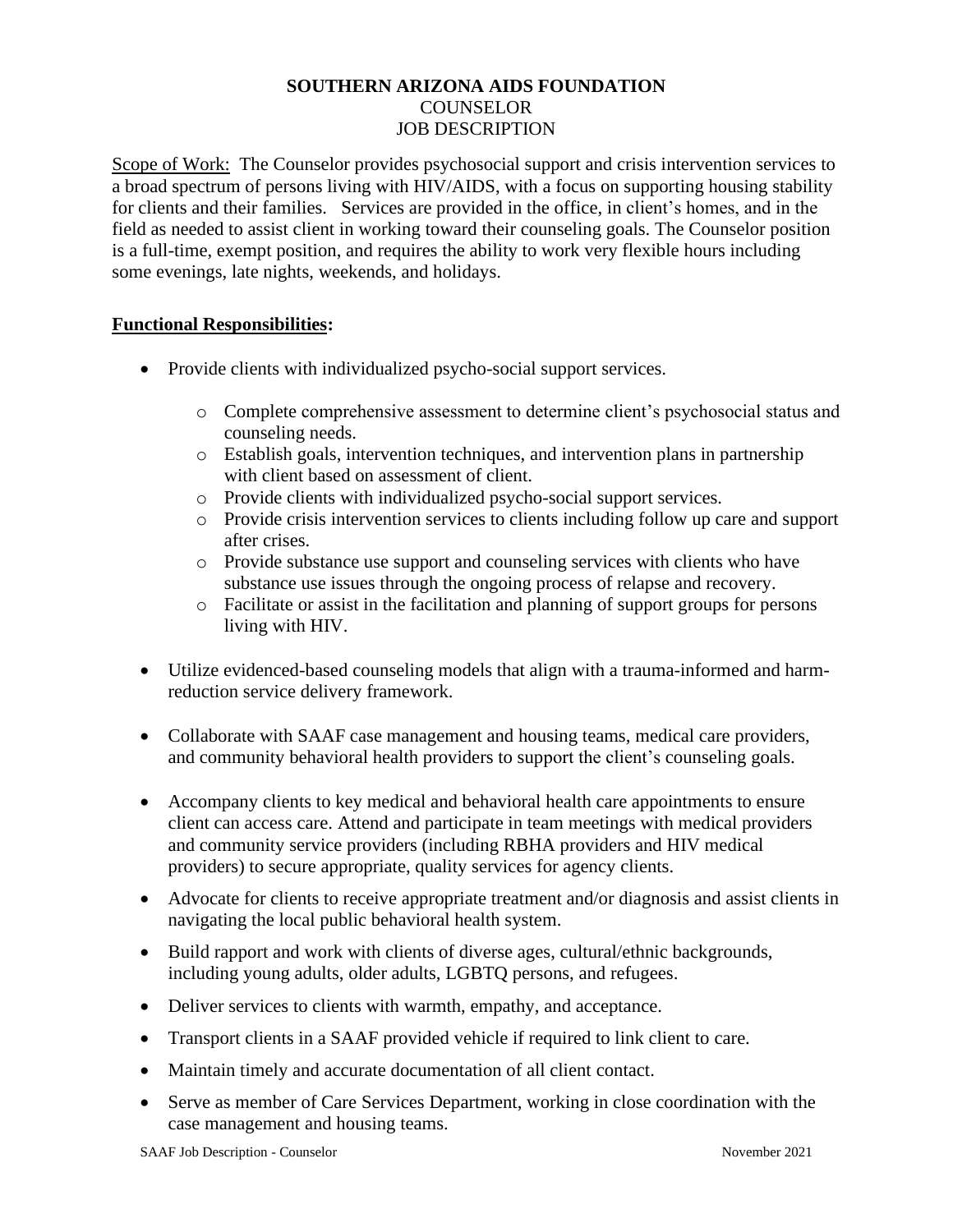- Attend agency staff meetings.
- Comply with SAAF employment and quality assurance policies and procedures.
- Perform other tasks as assigned.
- Reports to the Manager of Psychosocial Support Services.

## **Minimum Qualifications**:

- Master's degree in social work or counseling related field from an accredited university.
- Minimum 2 years of experience in providing services to persons with mental health conditions, persons with a history of trauma, persons experiencing domestic violence, or persons experiencing homelessness.
- Level One Fingerprint Clearance Card with no restrictions or ability to obtain one through the Arizona Department of Public Safety (paid for by SAAF).
- Proof of COVID-19 vaccination, with the possibility of applicable and approved exemption accommodation request.
- Must have a reliable vehicle, valid Arizona Driver's License, and a driving record that will be supported by our liability insurance provider.

## **Preferred Qualifications:**

- Knowledge of HIV/AIDS issues.
- Three years of experience working with persons with mental health conditions, persons with mood disorders, persons with substance use disorders, persons with a history of trauma, persons experiencing domestic violence, or persons experiencing homelessness.
- Knowledge of supportive housing programs and issues related to homelessness.
- Experience working with local public behavioral health system and service providers.
- Effective oral and written communication skills.
- Proficiency with database systems.
- Strong organizational skills.
- Capable of problem solving and working independently.
- Excellent interpersonal skills, sensitivity to cultural and personal diversity.
- Bilingual (English/Spanish).
- Proficiency with Microsoft Office.